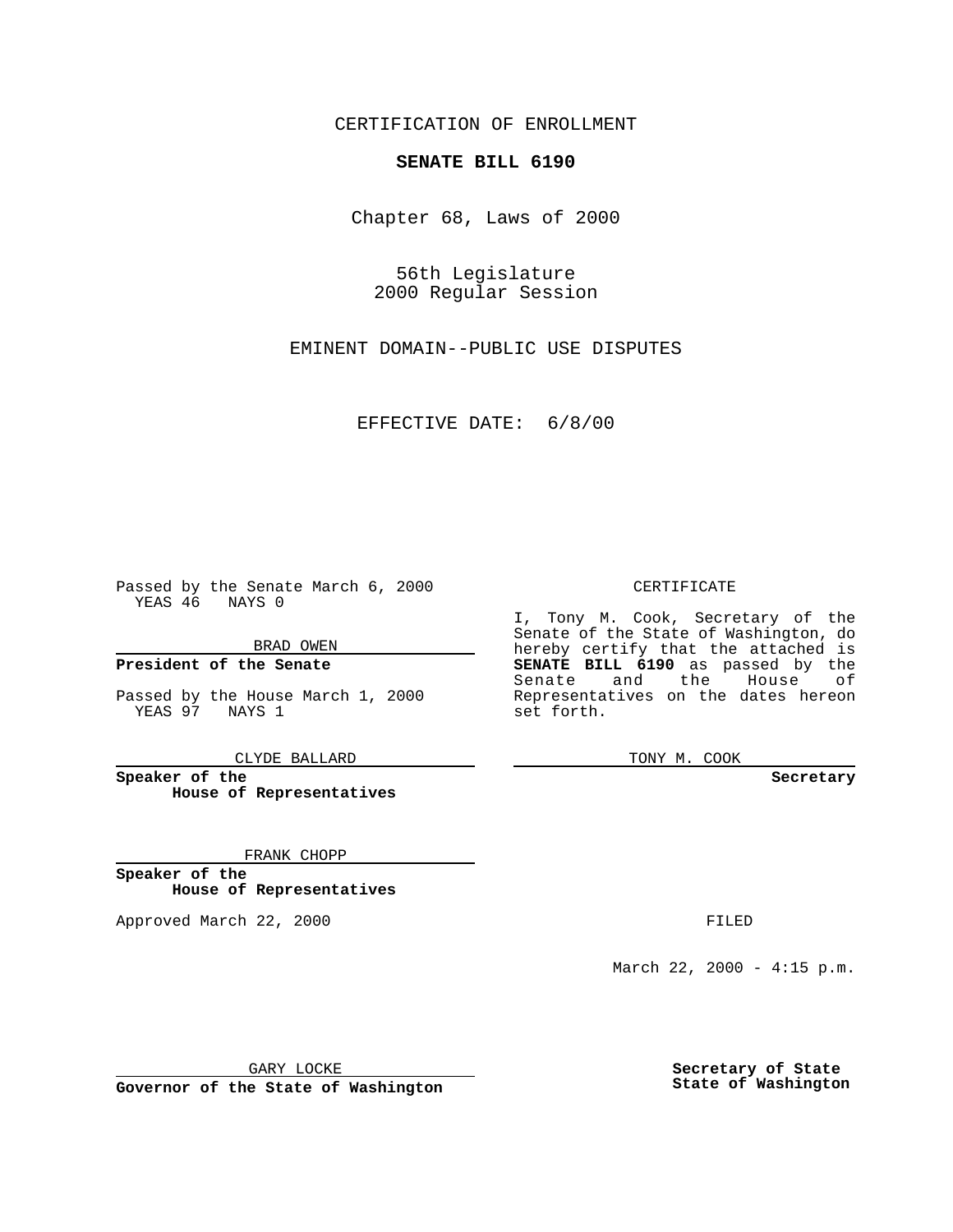## **SENATE BILL 6190** \_\_\_\_\_\_\_\_\_\_\_\_\_\_\_\_\_\_\_\_\_\_\_\_\_\_\_\_\_\_\_\_\_\_\_\_\_\_\_\_\_\_\_\_\_\_\_

\_\_\_\_\_\_\_\_\_\_\_\_\_\_\_\_\_\_\_\_\_\_\_\_\_\_\_\_\_\_\_\_\_\_\_\_\_\_\_\_\_\_\_\_\_\_\_

### AS AMENDED BY THE HOUSE

Passed Legislature - 2000 Regular Session

**State of Washington 56th Legislature 2000 Regular Session By** Senators Patterson, Horn, Haugen, Johnson, Costa, Goings, McCaslin and Winsley

Read first time 01/10/2000. Referred to Committee on Judiciary.

 AN ACT Relating to the expeditious resolution of public use disputes in eminent domain proceedings; amending RCW 8.08.040; creating a new section; and providing an expiration date.

BE IT ENACTED BY THE LEGISLATURE OF THE STATE OF WASHINGTON:

 **Sec. 1.** RCW 8.08.040 and 1971 c 81 s 37 are each amended to read as follows:

 At the time and place appointed for hearing said petition, or to which the same may have been adjourned, if the court or judge thereof shall have satisfactory proof that all parties interested in the land, real estate, premises or other property described in said petition have been duly served with said notice as prescribed herein, and shall be further satisfied by competent proof that the contemplated use for which the lands, real estate, premises, or other property sought to be appropriated is a public use of the county, the court or judge thereof may make and enter an order adjudicating that the contemplated use is really a public use of the county, and which order shall be final unless review thereof to the supreme court or the court of appeals be taken within five days after entry of such order, adjudicating that the contemplated use for which the lands, real estate, premises or other